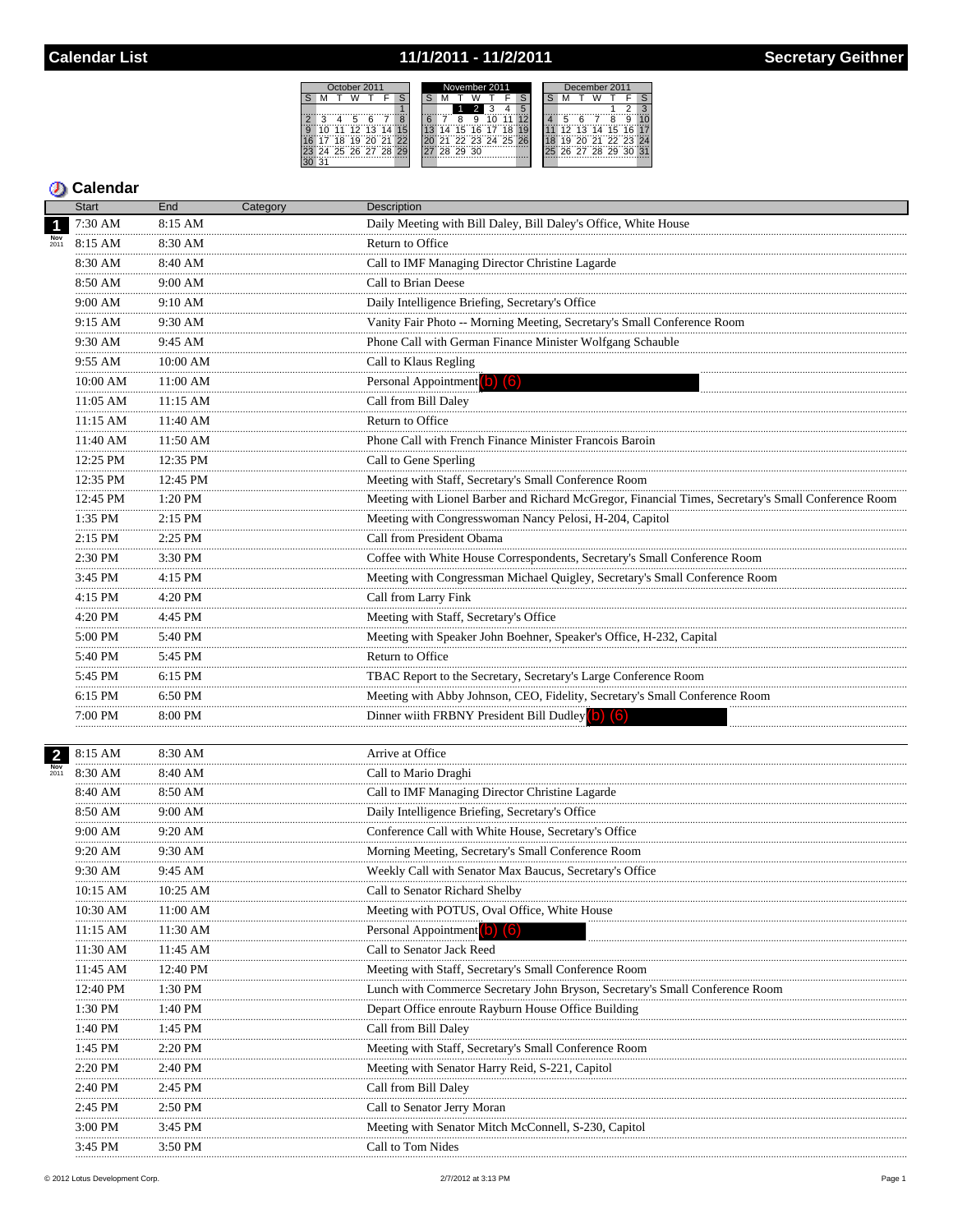## 11/2/2011 - 11/4/2011

| Ctober 2011 |  |   |             |    |    |  | November 2011 |  |    |    |    |                | December 2011 |  |  |  |    |     |       |    |            |  |
|-------------|--|---|-------------|----|----|--|---------------|--|----|----|----|----------------|---------------|--|--|--|----|-----|-------|----|------------|--|
|             |  |   |             |    |    |  |               |  |    |    |    |                |               |  |  |  |    |     |       |    |            |  |
|             |  |   |             |    |    |  |               |  |    |    |    |                |               |  |  |  |    |     |       |    |            |  |
|             |  |   | ∽           |    |    |  |               |  |    |    |    |                |               |  |  |  |    |     |       |    |            |  |
|             |  | 1 | 12          | 13 | 14 |  |               |  |    | 5  | 16 |                |               |  |  |  | ィっ | 13  | 14    | 15 |            |  |
|             |  |   | ä           |    |    |  |               |  |    |    |    | 22 23 24 25 26 |               |  |  |  |    |     |       |    | 71 72 73 7 |  |
|             |  |   | 24 25 26 27 |    | 28 |  |               |  | 28 | 29 | 30 |                |               |  |  |  | 26 | -27 | 28 29 |    |            |  |
|             |  |   |             |    |    |  |               |  |    |    |    |                |               |  |  |  |    |     |       |    |            |  |

|                | <b>Start</b>  | End       | Category | Description                                                                                                                                                              |  |  |  |  |  |  |  |  |
|----------------|---------------|-----------|----------|--------------------------------------------------------------------------------------------------------------------------------------------------------------------------|--|--|--|--|--|--|--|--|
| $\overline{2}$ | 3:50 PM       | 4:00 PM   |          | Return to Office                                                                                                                                                         |  |  |  |  |  |  |  |  |
|                | 4:00 PM       | 4:30 PM   |          | Phone Call with David Leonhardt, New York Times                                                                                                                          |  |  |  |  |  |  |  |  |
|                | 4:40 PM       | 4:50 PM   |          | Call to Singapore Minister Tharman, Secretary's Office                                                                                                                   |  |  |  |  |  |  |  |  |
|                | .<br>4:50 PM  | 5:00 PM   |          | Call to Senator Patrick Leahy                                                                                                                                            |  |  |  |  |  |  |  |  |
|                | .<br>5:30 PM  | 6:15 PM   |          | Weekly Meeting with Neal Wolin, Secretary's Office                                                                                                                       |  |  |  |  |  |  |  |  |
|                | .<br>6:15 PM  | 6:20 PM   |          | Call to FED Chairman Bernanke                                                                                                                                            |  |  |  |  |  |  |  |  |
|                | 6:20 PM       | 6:40 PM   |          | Call to FED Governor Tarullo                                                                                                                                             |  |  |  |  |  |  |  |  |
|                | 6:40 PM       | 6:45 PM   |          | Call to Stephanie Cutter<br>Depart White House <sup>(b)</sup><br>(6)                                                                                                     |  |  |  |  |  |  |  |  |
|                | .<br>6:45 PM  | $7:15$ PM |          |                                                                                                                                                                          |  |  |  |  |  |  |  |  |
|                | 7:15 PM       | 8:00 PM   |          | Depart <b>b</b> 6<br>with POTUS enroute Cannes, France                                                                                                                   |  |  |  |  |  |  |  |  |
|                |               |           |          |                                                                                                                                                                          |  |  |  |  |  |  |  |  |
| $\mathbf{3}$   | 7:25 AM       | 7:30 AM   |          | Wheels down Nice, France                                                                                                                                                 |  |  |  |  |  |  |  |  |
| 2011           | 7:30 AM       | 8:00 AM   |          | Enroute (b) (6)<br>$Hotel$ $\boxed{\bullet}$                                                                                                                             |  |  |  |  |  |  |  |  |
|                | 8:00 AM       | 9:15 AM   |          | Executive Time $(0)$ $(6)$                                                                                                                                               |  |  |  |  |  |  |  |  |
|                | 9:15 AM       | 9:25 AM   |          | POTUS Bilateral Prep (b) (6)                                                                                                                                             |  |  |  |  |  |  |  |  |
|                | .<br>9:25 AM  | 9:30 AM   |          | Enroute Palais des Festivals                                                                                                                                             |  |  |  |  |  |  |  |  |
|                | 9:30 AM       | 10:30 AM  |          | POTUS Bilateral with French President Sarkozy, Palais des Festivals, Red Level, Sarkozy's Office                                                                         |  |  |  |  |  |  |  |  |
|                | $10:30$ AM    | 10:35 AM  |          | Enroute to $(b)$ $(6)$<br>$Hotel$ <sup>(b)</sup>                                                                                                                         |  |  |  |  |  |  |  |  |
|                | 10:35 AM      | 10:45 AM  |          | POTUS Bilateral Prep, (b) (6)                                                                                                                                            |  |  |  |  |  |  |  |  |
|                | $10:50$ AM    | 11:50 AM  |          | POTUS Bilateral with German Chancellor Merkel, (b) (6)                                                                                                                   |  |  |  |  |  |  |  |  |
|                |               |           |          | (b)                                                                                                                                                                      |  |  |  |  |  |  |  |  |
|                | 11:50 AM<br>. | 12:30 PM  |          | Depart (b) $(6)$<br>enroute Pullman Hotel                                                                                                                                |  |  |  |  |  |  |  |  |
|                | 12:30 PM<br>. | 12:45 PM  |          | White House Press Briefing Prep, Pullman Hotel, White House Staff Press Office                                                                                           |  |  |  |  |  |  |  |  |
|                | 12:45 PM<br>. | $1:15$ PM |          | White House Press Briefing, Pullman Hotel, White House Charter Press Filing Center                                                                                       |  |  |  |  |  |  |  |  |
|                | 1:15 PM       | 2:30 PM   |          | Depart Pullman Hotel enroute Palais des Festival -- join Working Lunch, global Economic Situation --<br>Palais des Festival                                              |  |  |  |  |  |  |  |  |
|                | 2:30 PM       | $4:00$ PM |          | Working Session: Action Plan for Growth (including Framwork and IMS), Palais des Festivals, Red Level                                                                    |  |  |  |  |  |  |  |  |
|                | 4:00 PM       | 4:30 PM   |          | Bilateral with Vice Premier Wang Qishan, Palais des Festivals, Blue Level, Meeting Room #4                                                                               |  |  |  |  |  |  |  |  |
|                | 4:30 PM       | 5:45 PM   |          | Working Session: Development, with Presentation by Bill Gates on his report on financing for development<br>and trade -- Palais des Festivals, Red Level                 |  |  |  |  |  |  |  |  |
|                | 6:00 PM       | 7:30 PM   |          | Executive time $\begin{bmatrix} 0 \\ 0 \end{bmatrix}$ $\begin{bmatrix} 6 \\ 0 \end{bmatrix}$                                                                             |  |  |  |  |  |  |  |  |
|                | 7:30 PM       | 9:00 PM   |          | Finance Minister Working Dinner: Financial Regulation -- Palais des Festivals, Blue Level                                                                                |  |  |  |  |  |  |  |  |
|                |               |           |          | <b>REMAIN OVERNIGHT</b> [O]<br>16                                                                                                                                        |  |  |  |  |  |  |  |  |
|                | 9:30 PM       | 10:30 PM  |          | PHONE CALL                                                                                                                                                               |  |  |  |  |  |  |  |  |
|                |               |           |          | 2:30 pm- Call to FED Chairman Bernanke                                                                                                                                   |  |  |  |  |  |  |  |  |
|                | 7:30 AM       | 8:00 AM   |          | Informal Meeting, <b>b</b> (6)                                                                                                                                           |  |  |  |  |  |  |  |  |
|                | 8:15 AM       | 8:45 AM   |          | Bilateral with Germany, Palais des Festivals, Blue Level, Meeting Room #2                                                                                                |  |  |  |  |  |  |  |  |
|                | 8:45 AM       | 9:15 AM   |          | Signing Ceremony: Multilateral Convention on Mutual Administrative Assistance in Fiscal Matters, Palais<br>des Festivals, Red Level                                      |  |  |  |  |  |  |  |  |
|                | 9:15 AM       | 10:15 AM  |          | Working Session: Financial Regulation, Palais des Festivals, Red Level                                                                                                   |  |  |  |  |  |  |  |  |
|                | 10:30 AM      | 11:30 AM  |          | Working Session: Agriculture Energy, Commodity Price Volatility and Climate Change, Palais des<br>Festivals, Red Level                                                   |  |  |  |  |  |  |  |  |
|                | 11:45 AM      | 12:45 PM  |          | Working Session: The Social Dimension and Corruption, Palais des Festivals, Red Level                                                                                    |  |  |  |  |  |  |  |  |
|                | 12:45 PM      | $1:00$ PM |          | Pull Aside with French Finance Minister Baroin                                                                                                                           |  |  |  |  |  |  |  |  |
|                | 1:00 PM       | $2:00$ PM |          | Finance Minister Working Lunch: Stocktaking Exercise of the Work Achieved in 2011 and Priorities of the<br>Mexican Presidency for 2012, Palais des Festivals, Blue Level |  |  |  |  |  |  |  |  |
|                | $2:00$ PM     | $2:45$ PM |          | Enroute <sup>[0]</sup><br><b>Executive Time</b><br>(6)                                                                                                                   |  |  |  |  |  |  |  |  |
|                | 2:45 PM       | $3:00$ PM |          | POTUS Press Conference Prep(b) (6)                                                                                                                                       |  |  |  |  |  |  |  |  |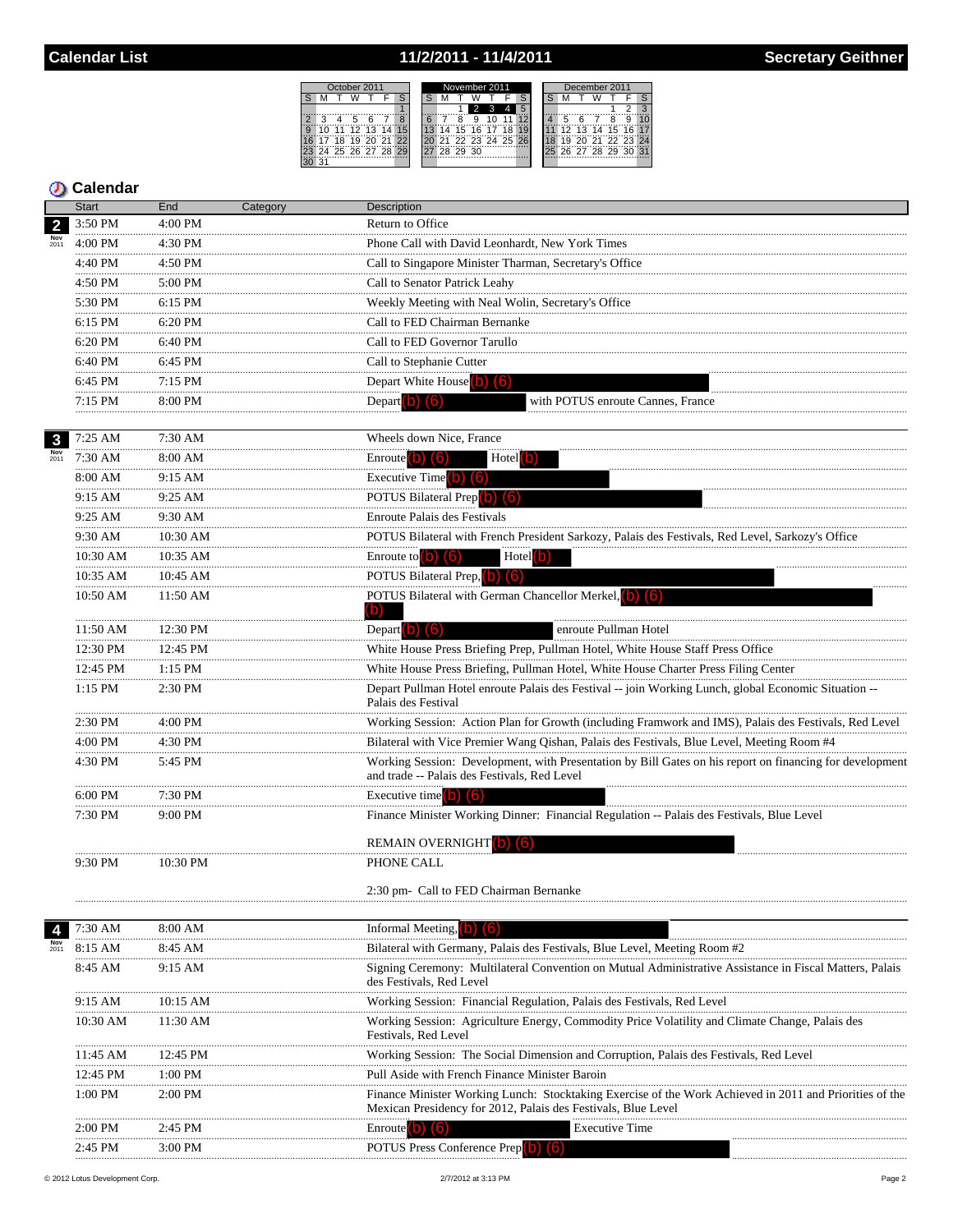## 11/4/2011 - 11/9/2011

| tober 2011:         | November 2011  | December 2011         |  |  |  |  |  |  |  |
|---------------------|----------------|-----------------------|--|--|--|--|--|--|--|
|                     |                |                       |  |  |  |  |  |  |  |
|                     |                |                       |  |  |  |  |  |  |  |
|                     | 9<br>հ<br>8    |                       |  |  |  |  |  |  |  |
| 0.11<br>12, 13      | 16 17<br>15    | 13 14 15 16 1<br>12   |  |  |  |  |  |  |  |
| - 21.<br>Ä<br>່າວ   | 22 23 24 25 26 | 20 21 22 23 24        |  |  |  |  |  |  |  |
| 4 25 26 27<br>28 29 | 29 30<br>28    | 26 27 28 29<br>ب≀ت ∪≿ |  |  |  |  |  |  |  |
|                     |                |                       |  |  |  |  |  |  |  |

| Calendar |  |  |
|----------|--|--|
|          |  |  |

|                           | <b>Start</b>     | End           | Category | Description                                                                                                                                 |
|---------------------------|------------------|---------------|----------|---------------------------------------------------------------------------------------------------------------------------------------------|
| 4                         | 3:15 PM          | 3:45 PM       |          | POTUS Press Conference, Palais des Festivals, Press Building                                                                                |
| $\frac{\text{Nov}}{2011}$ | 4:00 PM          | 4:05 PM       |          | POTUS enroute Hotel De Ville (City Hall) President Sarkozy Event                                                                            |
|                           | <br>4:05 PM      | 4:30 PM       |          | POTUS arrives at Hotel De Ville for Event with President Sarkozy                                                                            |
|                           | 6:10 PM          | 9:45 PM       |          | Depart Nice, France (b) (6)                                                                                                                 |
|                           | .<br>9:45 PM     | 10:00 PM      |          | enroute White House (b) (6)<br>Depart $(b)$ $(6)$                                                                                           |
|                           | 10:00 PM         | 10:30 PM      |          | Arrive White House enroute $(b)$ $(6)$ residence                                                                                            |
|                           | 10:30 PM         | 10:45 PM      |          | Phone Call                                                                                                                                  |
|                           |                  |               |          |                                                                                                                                             |
|                           |                  |               |          | 9:50 am- Call to FED Chairman Bernanke                                                                                                      |
| $\overline{5}$            | 6:00 AM          | 10:30 AM      |          | residence enroute <sup>[0]</sup><br>Depart <b>0</b><br>residence<br>Tol<br>(lo)                                                             |
|                           | 10:30 AM         | 11:30 AM      |          | residence<br><b>Arrive D</b>                                                                                                                |
|                           |                  |               |          |                                                                                                                                             |
| $6\phantom{1}6$           | 8:00 AM          | 9:00 AM       |          | <b>RESIDENCE</b><br>ID)<br>(b)                                                                                                              |
| Nov<br>2011               |                  |               |          |                                                                                                                                             |
| $\overline{7}$            | 8:00 AM          | 9:00 AM       |          | <b>RESIDENCE</b><br>(b) (6)                                                                                                                 |
| Nov<br>2011               | 10:15 AM         | $10:25$ AM    |          | Call from Gene Sperling                                                                                                                     |
|                           | 11:45 AM<br>     | 11:50 AM<br>  |          | Call from Larry Fink                                                                                                                        |
|                           | 1:30 PM          | 1:35 PM       |          | Call to Senator Richard Shelby                                                                                                              |
|                           | 1:35 PM          | 1:40 PM       |          | Call to Jason Furman                                                                                                                        |
|                           | <br>4:15 PM      | 4:25 PM       |          | Call from Senator Patty Murray                                                                                                              |
|                           | <br>4:25 PM      | 4:50 PM       |          | Call to Felix Salmon, Reuters                                                                                                               |
|                           | <br>5:25 PM<br>. | 5:35 PM       |          | Call from Gary Gensler                                                                                                                      |
|                           |                  |               |          |                                                                                                                                             |
| 8                         | 7:15 AM<br>.     | 8:15 AM<br>.  |          | Depart residence enroute $(b)$ $(6)$<br>Airport                                                                                             |
| Nov<br>2011               | 8:15 AM          | 9:00 AM       |          | Airport<br>Arrive (b) (6)                                                                                                                   |
|                           | 9:05 AM<br>      | 12:00 PM<br>. |          | Airport enroute Phoenix, Arizona<br>Depart $(b)$ $(6)$                                                                                      |
|                           | 12:00 PM         | 12:15 PM      |          | Arrive Phoenix, Arizona                                                                                                                     |
|                           | 12:15 PM<br>     | 1:15 PM       |          | Depart $\begin{pmatrix} 0 \\ 0 \end{pmatrix}$ $\begin{pmatrix} 6 \\ 0 \end{pmatrix}$<br>Airport enroute Chandler, Arizona to Intel Facility |
|                           | 1:15 PM<br>      | 1:30 PM<br>.  |          | Arrive Chandler, AZ                                                                                                                         |
|                           | 1:30 PM          | 1:50 PM       |          | Pre-Interview setup $\begin{pmatrix} 0 \\ 0 \end{pmatrix}$ $\begin{pmatrix} 6 \\ 0 \end{pmatrix}$                                           |
|                           | 1:50 PM<br>.     | 2:05 PM       |          | Interview with Jessica Yellen, CNN, Intel, Black Room, 4500 S. Dobson, Chandler, Arizona                                                    |
|                           | 2:10 PM<br>      | 3:20 PM       |          | Quick Briefing followed by Intel Facilities Tour, Intel, 4500 S. Dobson, Chandler, Arizona                                                  |
|                           | 3:30 PM          | 4:30 PM       |          | Drive from Chandler, Arizona to Phoenix, Arizona                                                                                            |
|                           | 4:30 PM          | 5:20 PM       |          | Arrive Phoenix, Arizona -- Conference Call with Jack Lew, Alan Krueger, Gene Sperling, Jason Furman,<br>$(b)$ $(6)$                         |
|                           | 5:20 PM          | 5:30 PM       |          | Business Leaders Roundtable, Arizona State University, Downtown Phoenix Campus, Cronkite Building,<br>Room 444, 555 North Central Avenue    |
|                           |                  |               |          | REMAIN OVERNIGHT (b) (6)                                                                                                                    |
|                           |                  |               |          | Phone Calls<br>2:20 pm- Call to Gene Sperling                                                                                               |
|                           | 8:00 AM          | 11:30 AM      |          | Depart Phoenix, Arizona enroute Honolulu, Hawaii                                                                                            |
| Nov<br>2011               | 11:30 AM         | 11:50 AM      |          | Wheels Down Honolulu, Hawaii                                                                                                                |
|                           | 11:50 AM         | 12:00 PM      |          | Depart Airport 0<br>(6)                                                                                                                     |
|                           | 12:00 PM         | 12:15 PM      |          | Weekly Call with Senator Max Baucus                                                                                                         |
|                           | <br>12:30 PM     | 5:55 PM       |          | <b>Executive Time</b>                                                                                                                       |
|                           | 5:55 PM          | 6:30 PM       |          | Depart <sup>(b)</sup><br>enroute Honolulu Academy of Arts<br>$\lceil 6 \rceil$                                                              |
|                           | 6:30 PM          | 7:15 PM       |          | Reception Begins, Honolulu Academy of Arts, Luce Pavilion Complex                                                                           |

Reception Begins, Honolulu Academy of Arts, Luce Pavilion Complex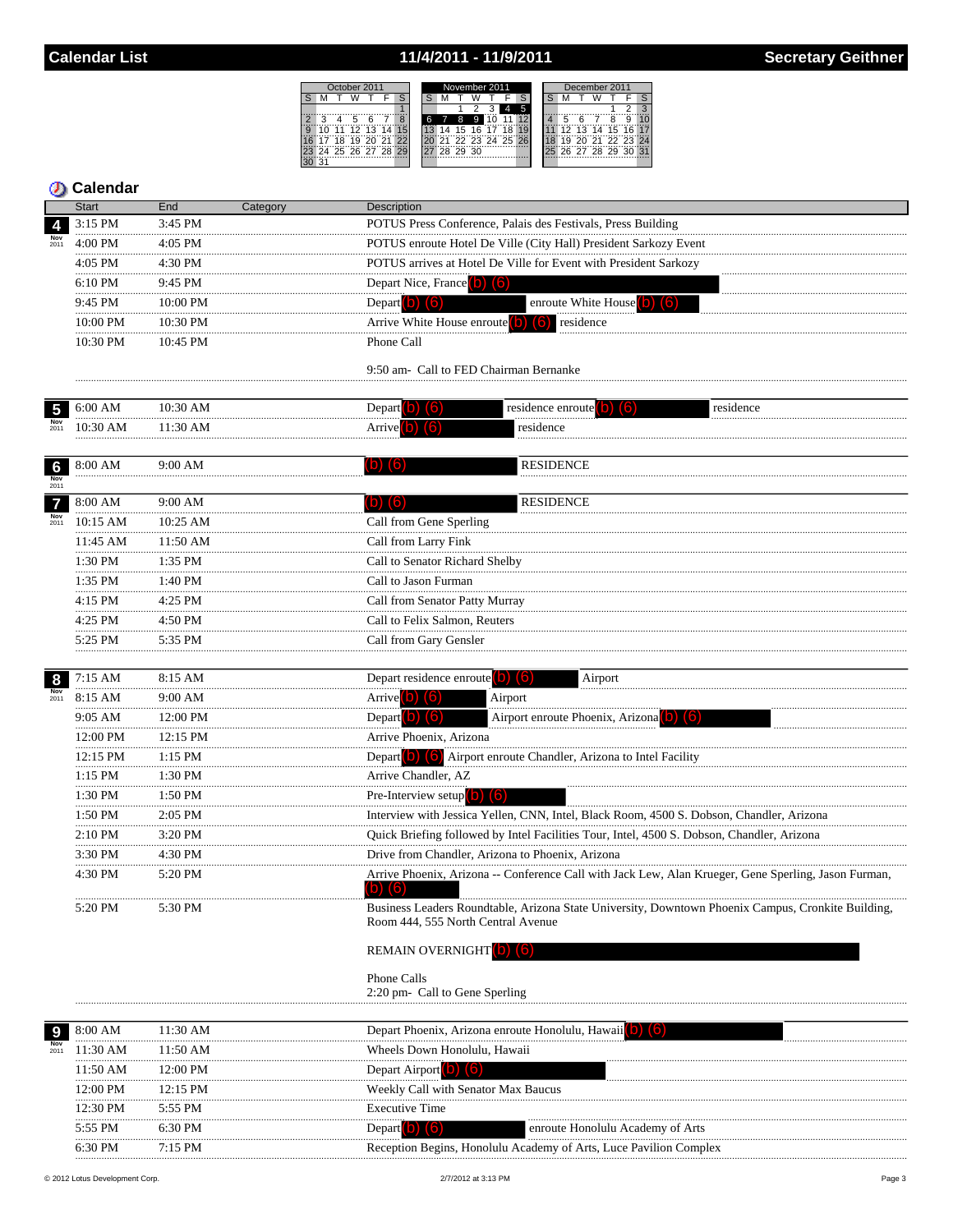#### 11/9/2011 - 11/14/2011



| <b>Start</b>               | End<br>Category | Description                                                                                                   |  |  |  |  |  |  |  |  |  |
|----------------------------|-----------------|---------------------------------------------------------------------------------------------------------------|--|--|--|--|--|--|--|--|--|
| 7:15 PM<br>9               | 7:25 PM         | Secretary Geithner gives Official Welcome Remarks                                                             |  |  |  |  |  |  |  |  |  |
| $7:25$ PM                  | 7:30 PM         | Ministers and IFI Heads proceed to Informal Dinner                                                            |  |  |  |  |  |  |  |  |  |
| 7:30 PM                    | 8:30 PM         | Informal Dinner for Finance Ministers and IFI Heads of Delegation, Honolulu Academy of Arts, Holt<br>Gallery  |  |  |  |  |  |  |  |  |  |
|                            |                 | REMAIN OVERNIGHT (b) (6)                                                                                      |  |  |  |  |  |  |  |  |  |
|                            |                 | Phone Calls                                                                                                   |  |  |  |  |  |  |  |  |  |
|                            |                 | 8:45 am- Call from Bill Daley<br>9:30 am- Call to Brian Sack                                                  |  |  |  |  |  |  |  |  |  |
|                            |                 | 9:45 am- Call to FED Chairman Bernanke                                                                        |  |  |  |  |  |  |  |  |  |
| 7:20 AM<br><b>10</b>       | 7:35 AM         | Depart $\vert$ b) $\vert$ (6)<br>enroute Convention Center                                                    |  |  |  |  |  |  |  |  |  |
| 7:35 AM                    | $7:45$ AM       | Executive Time, $\begin{pmatrix} 0 \\ 0 \end{pmatrix}$ $\begin{pmatrix} 6 \\ 0 \end{pmatrix}$                 |  |  |  |  |  |  |  |  |  |
| 7:45 AM                    | 8:45 AM         | Informal Breakfast with ASEAN Finance Ministers, Hawaii Convention Center                                     |  |  |  |  |  |  |  |  |  |
| <br>8:45 AM                | 8:55 AM         | Executive Time. $\Box$<br>(6)                                                                                 |  |  |  |  |  |  |  |  |  |
| <br>9:00 AM                | <br>11:30 AM    | Session 1: Growth, HAWAII Convention Center, Level 4, Ballroom C                                              |  |  |  |  |  |  |  |  |  |
| 11:30 AM                   | 11:45 AM        | Break, Hawaii Convention Center, Level 4, Ballroom B                                                          |  |  |  |  |  |  |  |  |  |
| <br>11:45 AM               | <br>12:15 PM    | Session 2: APEC Business Advisory Council (ABAC) 2011 Report to Finance Ministers, Hawaii<br>Convention       |  |  |  |  |  |  |  |  |  |
| 12:15 PM                   | 12:45 PM        | Family Photo, Hawaii Convention Center, Level 4, Ballroom B                                                   |  |  |  |  |  |  |  |  |  |
| <br>12:45 PM               | $2:00$ PM       | Session 3 (Working Lunch): Financial Development and Reform, Hawaii Convention Center, Level 4,<br>Ballroom C |  |  |  |  |  |  |  |  |  |
| $2:00$ PM                  | $2:15$ PM       | Adoption of the Joint Ministerial Statement, Hawaii Convention Center, Level 4, Ballroom C                    |  |  |  |  |  |  |  |  |  |
| $2:15$ PM                  | 2:30 PM         | Executive Time, o<br>lo.                                                                                      |  |  |  |  |  |  |  |  |  |
| .<br>2:30 PM               | 3:00 PM         | Press Conference, Hawaii Convention Center, Exhibit Hall III                                                  |  |  |  |  |  |  |  |  |  |
| .<br>3:00 PM               | 3:15 PM         | Press Briefing Prep, Hawaii Convention Center, Room 304A                                                      |  |  |  |  |  |  |  |  |  |
| .<br>$3:15$ PM             | 3:35 PM         | Press Briefing with Wire Reporters, Hawaii Convention Center, Room 304B                                       |  |  |  |  |  |  |  |  |  |
| $6:00$ PM                  | 6:45 PM         | Roundtable Meeting with the U.S. APEC Business Coalition, Sheraton Waikiki                                    |  |  |  |  |  |  |  |  |  |
|                            |                 | <b>REMAIN OVERNIGHT</b> (b) (6)                                                                               |  |  |  |  |  |  |  |  |  |
|                            |                 | Phone Calls<br>10:55 am- Call from Tom Donilon<br>2:15 pm- Call to Bill Daley                                 |  |  |  |  |  |  |  |  |  |
| 5:50 AM                    | 6:00 AM         | enroute Airport<br>Depart <b>O</b>                                                                            |  |  |  |  |  |  |  |  |  |
| 6:00 AM                    | 7:00 AM         | FSOC Principals Conference Call                                                                               |  |  |  |  |  |  |  |  |  |
| 7:00 AM                    | 11:55 PM        | Depart Honolulu, Hawaii enroute<br>Airport 0                                                                  |  |  |  |  |  |  |  |  |  |
| 11:55 PM                   | 11:55 PM        | Arrive <sup>(b)</sup><br>residence<br>Airport enroute                                                         |  |  |  |  |  |  |  |  |  |
| 8:00 AM                    | 9:00 AM         | NO OFFICIAL SCHEDULE                                                                                          |  |  |  |  |  |  |  |  |  |
| $\frac{12}{N_{\text{OV}}}$ |                 |                                                                                                               |  |  |  |  |  |  |  |  |  |
|                            |                 | $(b)$ $(6)$<br><b>RESIDENCE</b>                                                                               |  |  |  |  |  |  |  |  |  |
| 8:00 AM<br>$13$            | 9:00 AM         | NO OFFICIAL SCHEDULE                                                                                          |  |  |  |  |  |  |  |  |  |
| Nov<br>2011                |                 | <b>RESIDENCE</b><br>$\lceil 6 \rceil$<br>O                                                                    |  |  |  |  |  |  |  |  |  |
| 4:15 AM                    | 9:50 AM         | Depart<br>residence enroute Office                                                                            |  |  |  |  |  |  |  |  |  |
| 9:50 AM                    | 10:15 AM        | Arrive Office                                                                                                 |  |  |  |  |  |  |  |  |  |
| 10:15 AM                   | 10:25 AM        | Call to Gene Sperling                                                                                         |  |  |  |  |  |  |  |  |  |

10:45 AM

 $11:00~\mathrm{AM}$ 

11:25 AM

Weekly Meeting with David Cohen, Secretary's Office

Senior Staff Meeting, Secretary's Large Conference Room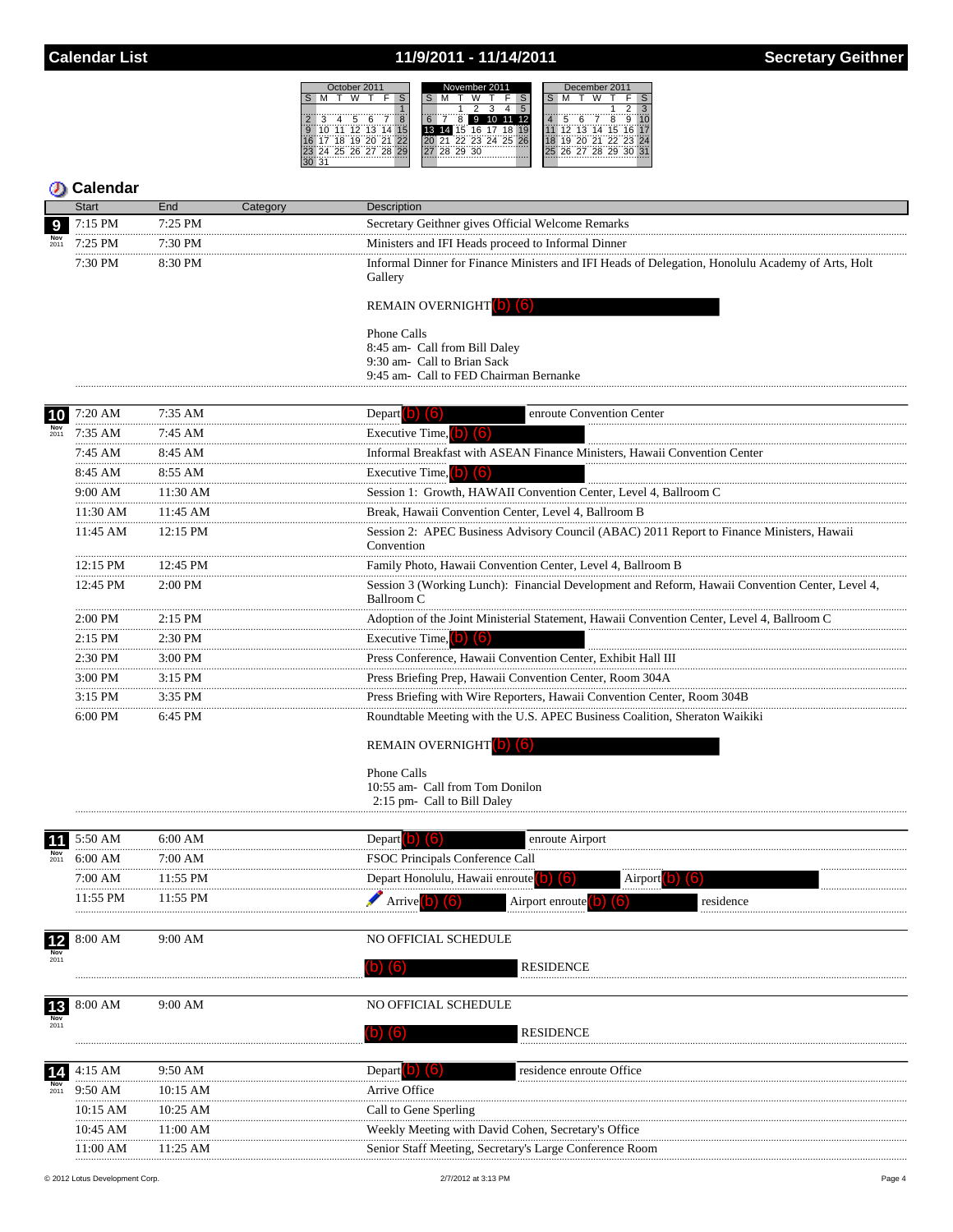## 11/14/2011 - 11/16/2011

 $S$   $M$ 

30 31

2 3 4 5<br>
9 10 11 12<br>
16 17 18 19<br>
23 24 25 26

| November 2011<br>October 2011<br>December 2011<br>5                       |  |  |  |  |  |  |  |  |
|---------------------------------------------------------------------------|--|--|--|--|--|--|--|--|
|                                                                           |  |  |  |  |  |  |  |  |
|                                                                           |  |  |  |  |  |  |  |  |
|                                                                           |  |  |  |  |  |  |  |  |
| З<br>9                                                                    |  |  |  |  |  |  |  |  |
| 12 13 14 15 16 17<br>14 15 16 17 18<br>$12$ 13 14<br>۱O<br>11<br>15<br>11 |  |  |  |  |  |  |  |  |
| 21 22 23 24 25 26<br>20 21 22 23 24<br>"18"<br>20 21 22<br>19<br>19       |  |  |  |  |  |  |  |  |
| 24 25 26 27 28 29<br>25 26 27 28 29 30 31<br>28 29 30                     |  |  |  |  |  |  |  |  |
|                                                                           |  |  |  |  |  |  |  |  |

|             | <b>Start</b> | End          | Category | Description                                                                                                                                                                                                                                                         |
|-------------|--------------|--------------|----------|---------------------------------------------------------------------------------------------------------------------------------------------------------------------------------------------------------------------------------------------------------------------|
| 14          | 11:25 AM     | 11:30 AM     |          | Return to Office                                                                                                                                                                                                                                                    |
|             | 11:30 AM     | 11:40 AM     |          | Meeting with Staff, Secretary's Office                                                                                                                                                                                                                              |
|             | 11:45 AM     | 11:50 AM     |          | Call to Brian Deese                                                                                                                                                                                                                                                 |
|             | 12:00 PM     | 12:30 PM     |          | Meeting with Staff, Secretary's Office                                                                                                                                                                                                                              |
|             | .<br>1:00 PM | 2:10 PM      |          | Principals Meeting, Roosevelt Room, White House                                                                                                                                                                                                                     |
|             | .<br>2:10 PM | 2:20 PM      |          | Return to Office                                                                                                                                                                                                                                                    |
|             | .<br>2:20 PM | .<br>3:15 PM |          | Meeting with Staff, Secretary's Small Conference Room                                                                                                                                                                                                               |
|             | .<br>4:25 PM | .<br>4:35 PM |          | Call to Jason Furman                                                                                                                                                                                                                                                |
|             | 4:40 PM      | 4:45 PM      |          | Call from Larry Fink                                                                                                                                                                                                                                                |
|             | .<br>4:45 PM | .<br>4:50 PM |          | Call to Bill Daley                                                                                                                                                                                                                                                  |
|             | 4:50 PM      | 5:10 PM      |          | Swearing-in Ceremony for John Bryson, Secretary of Commerce, 5th Floor, Secretary's Conference Room,<br>Department of Commerce                                                                                                                                      |
|             | 5:10 PM      | 5:20 PM      |          | Call to Senator John Kerry                                                                                                                                                                                                                                          |
|             | 6:25 PM      | 6:35 PM      |          | Call to Senator Patty Murray                                                                                                                                                                                                                                        |
|             | <br>6:40 PM  | .<br>8:15 PM |          | Household Labor Markets Dinner, Treasury Dining Room, 2nd Floor                                                                                                                                                                                                     |
|             | 8:20 PM      | 8:45 PM      |          | Return to Office enroute residence                                                                                                                                                                                                                                  |
|             |              | .            |          |                                                                                                                                                                                                                                                                     |
| 15          | 7:30 AM      | 8:10 AM      |          | Daily Meeting with Bill Daley, Bill Daley's Office, White House                                                                                                                                                                                                     |
|             | 8:10 AM      | 8:45 AM      |          | Breakfast with FED Chairman Bernanke, Secretary's Small Conference Room                                                                                                                                                                                             |
|             | 8:45 AM      | 8:50 AM      |          | Daily Intelligence Briefing, Secretary's Office                                                                                                                                                                                                                     |
|             | 8:50 AM      | 9:00 AM      |          | Call to Mario Draghi                                                                                                                                                                                                                                                |
|             | 9:15 AM      | 9:55 AM      |          | Remarks at Schedule C Leadership Conference, South Court Auditorium, EEOB                                                                                                                                                                                           |
|             | .<br>9:55 AM | 10:00 AM     |          | Return to Office                                                                                                                                                                                                                                                    |
|             | 10:00 AM     | 10:40 AM     |          | Monthly Meeting with SEC Chair Mary Schapiro, Secretary's Office                                                                                                                                                                                                    |
|             | 10:40 AM     | 11:10 AM     |          | Monthly Meeting with CFTC Chair Gary Gensler, Secretary's Office                                                                                                                                                                                                    |
|             | 11:10 AM     | 11:30 AM     |          | Meeting with Staff, Secretary's Office                                                                                                                                                                                                                              |
|             | 11:30 AM     | 11:45 AM     |          | Call to Bob Rubin                                                                                                                                                                                                                                                   |
|             | 11:45 AM     | 12:30 PM     |          | Meeting with Lou Jiwei, CIC Chairman, Secretary's Small Conference Room                                                                                                                                                                                             |
|             | 12:35 PM     | 12:40 PM     |          | Call from Bill Daley                                                                                                                                                                                                                                                |
|             | 12:40 PM     | 1:30 PM      |          | Lunch with Former Secretary Larry Summers, Secretary's Small Conference Room                                                                                                                                                                                        |
|             | 1:30 PM      | 2:40 PM      |          | NEC Housing Meeting, Gene Sperling's Office, White House                                                                                                                                                                                                            |
|             | 2:40 PM      | 3:15 PM      |          | Meeting with Bill Nuti, CEO of NCR, Secretary's Small Conference Room                                                                                                                                                                                               |
|             | 3:15 PM      | 4:00 PM      |          | Meeting with EJ Dionne, Washington Post, Secretary's Office                                                                                                                                                                                                         |
|             | 4:00 PM      | $4:05$ PM    |          | Meeting with Staff, Secretary's Small Conference Room                                                                                                                                                                                                               |
|             | 4:05 PM      | 4:30 PM      |          | Call from Senator Max Baucus                                                                                                                                                                                                                                        |
|             | 4:30 PM      | 5:25 PM      |          | Wall Street Journal CEO Council Event, Four Seaons Hotel, 2800 Pennsylvania Avenue, N.W., Ballroom,<br>Lower Level                                                                                                                                                  |
|             | 5:25 PM      | 5:30 PM      |          | Return to Office                                                                                                                                                                                                                                                    |
|             | 5:30 PM      | 6:30 PM      |          | Coffee with Business Leaders, Fred Smith, CEO FedEx, Greg Brown, CEO, Motorola, John Faraci, CEO,<br>International Paper, Dave Cote, CEO, Honeywell, Ellen Kullman, CEO, Dupont, John Lundgren, CEO,<br>Stanley Black and Decker, Secretary's Small Conference Room |
|             | 6:45 PM      | 7:45 PM      |          | Chamber of Commerce Dinner with the China Center for International Economic Exchanges, U.S. Chamber<br>of Commerce, 1615 H Street, N.W.                                                                                                                             |
| 16          | 7:30 AM      | 8:30 AM      |          | Daily Meeting with Bill Daley, Bill Daley's Office, White House                                                                                                                                                                                                     |
| Nov<br>2011 | 8:30 AM      | 9:00 AM      |          | Return to Office                                                                                                                                                                                                                                                    |
|             | 9:00 AM      | 9:15 AM      |          | Daily Intelligence Briefing, Secretary's Office                                                                                                                                                                                                                     |
|             | 9:15 AM      | $10:00$ AM   |          | Morning Meeting, Secretary's Small Conference Room                                                                                                                                                                                                                  |
|             | 10:00 AM     | 10:45 AM     |          | NEC Principals Meeting, Gene Sperling's Office, White House                                                                                                                                                                                                         |
|             | 10:45 AM     | 10:50 AM     |          | Return to Office                                                                                                                                                                                                                                                    |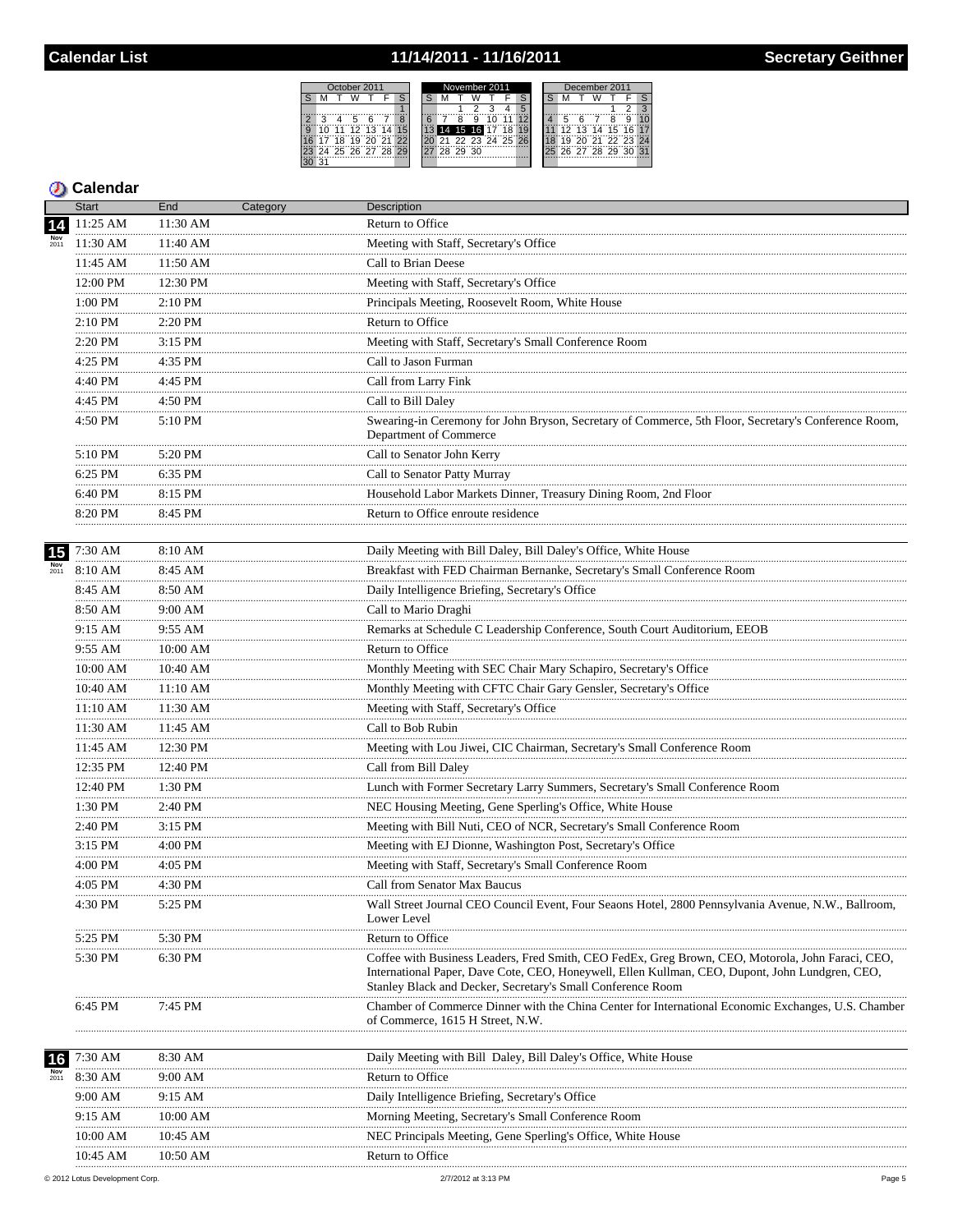## 11/16/2011 - 11/18/2011

| )ctober 2011 |    |    |          |        |       |  | November 2011 |  |    |     |                   |  |  | December 2011 |    |  |  |                |  |    |
|--------------|----|----|----------|--------|-------|--|---------------|--|----|-----|-------------------|--|--|---------------|----|--|--|----------------|--|----|
|              |    |    |          |        |       |  |               |  |    |     |                   |  |  |               |    |  |  |                |  |    |
|              |    |    |          |        |       |  |               |  |    |     |                   |  |  |               |    |  |  |                |  |    |
|              |    |    |          |        |       |  |               |  |    |     |                   |  |  |               |    |  |  |                |  |    |
|              |    | 11 |          | 12, 13 | 14    |  |               |  |    |     | 15 16 17 18       |  |  |               | 12 |  |  | 13 14 15 16    |  | 17 |
|              |    |    |          |        | 21.22 |  |               |  |    |     | $722$ 23 24 25 26 |  |  |               |    |  |  | 20 21 22 23 24 |  |    |
| 23           | 24 |    | 25 26 27 |        | 28 29 |  |               |  | 29 | -30 |                   |  |  |               | 26 |  |  | 27 28 29 30 31 |  |    |
|              |    |    |          |        |       |  |               |  |    |     |                   |  |  |               |    |  |  |                |  |    |

|                           | <b>Start</b>  | End          | Category | Description                                                                                                                                    |
|---------------------------|---------------|--------------|----------|------------------------------------------------------------------------------------------------------------------------------------------------|
| 16                        | 10:50 AM      | 11:00 AM     |          | Call to IMF Managing Director Christine Lagarde                                                                                                |
|                           | 11:30 AM      | 12:00 PM     |          | Meeting with FDIC Acting Chairman Marty Gruenberg, Secretary's Office                                                                          |
|                           | 12:00 PM      | 12:40 PM     |          | Meeting with Staff, Secretary's Small Conference Room                                                                                          |
|                           | 12:40 PM      | 12:45 PM     |          | Call from Commerce Secretary John Bryson                                                                                                       |
|                           | $1:15$ PM     | 1:25 PM      |          | Prep for SS/Trustees Fall Meeting, Secretary's Office                                                                                          |
|                           | 1:25 PM       | 1:30 PM      |          | Call to Brian Deese                                                                                                                            |
|                           | 1:30 PM       | 2:40 PM      |          | SS/Medicare Trustees Fall Meeting, Secretary's Large Conference Room                                                                           |
|                           | .<br>2:40 PM  | .<br>2:45 PM |          | <b>Return to Office</b>                                                                                                                        |
|                           | .<br>2:45 PM  | 2:55 PM      |          | Call from Lloyd Blankfein                                                                                                                      |
|                           | 3:15 PM       | 3:30 PM      |          | Prep for Meeting with Washington Post, Secretary's Office                                                                                      |
|                           | .<br>3:30 PM  | 4:30 PM      |          | Meeting with Zach Goldfarb, Alan Sipress, Washington Post, Secretary's Office                                                                  |
|                           | .<br>4:30 PM  | 5:20 PM      |          | Meeting with Staff, Secretary's Small Conference Room                                                                                          |
|                           | 5:20 PM       | 5:55 PM      |          | Swearing-in Ceremony for Jan Eberly, Grant Room/Cash Room                                                                                      |
|                           | .<br>5:55 PM  | 6:00 PM      |          | Call from Bill Daley                                                                                                                           |
|                           | 6:00 PM       | 7:00 PM      |          | NEC Meeting, Gene Sperling's Office, White House                                                                                               |
|                           | 10:00 PM      | 10:30 PM     |          | Phone Call with POTUS, White House Situation Room                                                                                              |
|                           |               |              |          |                                                                                                                                                |
| 17                        | 7:30 AM       | 8:20 AM      |          | Daily Meeting with Bill Daley, Bill Daley's Office, White House                                                                                |
| $\frac{\text{Nov}}{2011}$ | 8:20 AM       | .<br>8:35 AM |          | Return to Office                                                                                                                               |
|                           | 8:35 AM       | 8:50 AM      |          | Call $(b)$ $(6)$                                                                                                                               |
|                           | 9:00 AM       | 10:10 AM     |          | Meeting with Bill Daley, Bill Daley's Office, White House                                                                                      |
|                           | 10:10 AM      | 11:15 AM     |          | Return to Office                                                                                                                               |
|                           | 11:15 AM      | 11:55 AM     |          | Meeting with Staff, Secretary's Office                                                                                                         |
|                           | 11:55 AM      | 12:15 PM     |          | Call to FED Chairman Bernanke                                                                                                                  |
|                           | 12:15 PM      | 12:40 PM     |          | Call to Larry Summers                                                                                                                          |
|                           | 12:40 PM      | 12:50 PM     |          | Call to Reza Moghadam                                                                                                                          |
|                           | .<br>12:50 PM | 12:55 PM     |          | Call to Brian Moynihan, Bank of America                                                                                                        |
|                           | .<br>12:55 PM | .<br>1:05 PM |          | Call to German Finance Minister Schauble                                                                                                       |
|                           | .<br>1:15 PM  | 1:40 PM      |          | Meeting with Staff, Secretary's Small Conference Room                                                                                          |
|                           | 1:40 PM       | 1:50 PM      |          | Call to FED Chairman Bernanke                                                                                                                  |
|                           | .<br>2:15 PM  | 2:25 PM      |          | Call from Gene Sperling                                                                                                                        |
|                           | 2:35 PM       | 2:40 PM      |          | Call $(b)$ $(6)$                                                                                                                               |
|                           | .<br>2:40 PM  | 2:45 PM      |          | Call to Senator Ben Cardin                                                                                                                     |
|                           | 2:45 PM       | 2:50 PM      |          | Call to Siddarth Tiwari                                                                                                                        |
|                           | 3:05 PM       | 3:15 PM      |          | Call to Bob Rubin                                                                                                                              |
|                           | <br>3:25 PM   | <br>3:35 PM  |          | Call from Pete Peterson                                                                                                                        |
|                           | 3:35 PM       | 3:45 PM      |          | Call to Stephanie Cutter                                                                                                                       |
|                           | 3:50 PM       | 3:55 PM      |          | Farewell Photo with Ann Doyle, Secretary's Office                                                                                              |
|                           | 3:55 PM       | 4:05 PM      |          | Courtesy visit with Daleep Singh -- set up of Bloomberg                                                                                        |
|                           | 4:05 PM       | 5:10 PM      |          | Meeting with Noam Scheiber, Secretary's Small Conference Room                                                                                  |
|                           | 5:20 PM       | 5:30 PM      |          | Call to Bill Daley                                                                                                                             |
|                           | 5:30 PM       | 6:30 PM      |          | Phone Interview with Bethany McLean, Vanity Fair                                                                                               |
|                           | 7:00 PM       | 8:00 PM      |          | D)                                                                                                                                             |
|                           |               |              |          |                                                                                                                                                |
| 18<br>Nov<br>2011         | 7:00 AM       | 7:50 AM      |          | Conference Call with FED Chairman Bernanke, NYFed President Dudley, OCC Acting Comptroller John<br>Walsh, FDIC Acting Chairman Marty Gruenberg |
|                           | 7:50 AM       | 8:00 AM      |          | Call Completed                                                                                                                                 |
|                           | 8:00 AM       | 8:45 AM      |          | Daily Meeting with Bill Daley, Bill Daley's Office, White House                                                                                |
|                           | 8:50 AM       | 9:00 AM      |          | Remarks at Roundtable on US Treasury Markets and Debt Management. Cash Room                                                                    |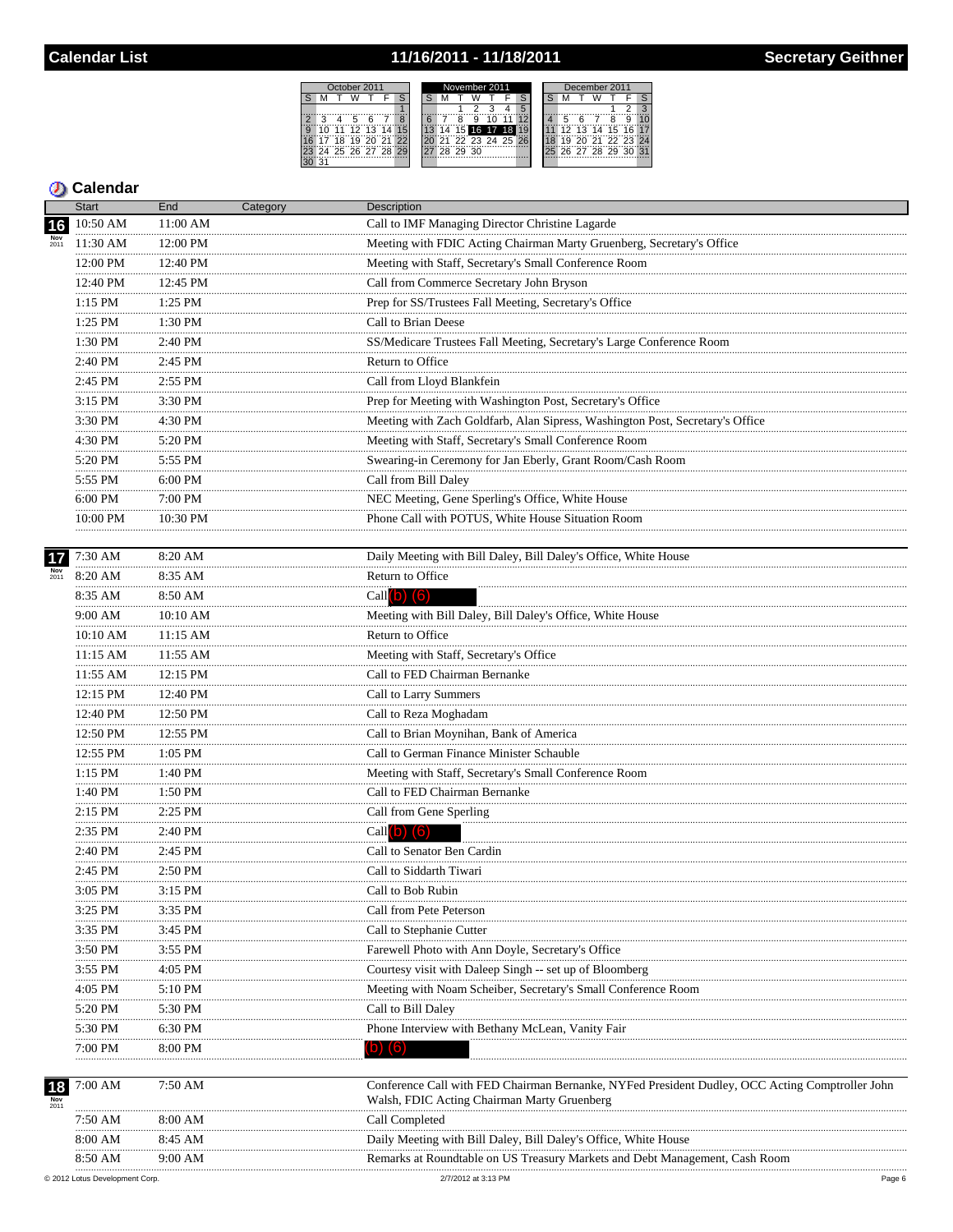# 11/18/2011 - 11/22/2011

| October 2011 |   |    |                |    |  |    | November 2011 |  |       |    |  |                   |                 | December 2011 |    |    |                |  |                 |    |  |
|--------------|---|----|----------------|----|--|----|---------------|--|-------|----|--|-------------------|-----------------|---------------|----|----|----------------|--|-----------------|----|--|
|              |   |    |                |    |  |    |               |  |       |    |  |                   |                 |               |    |    |                |  |                 |    |  |
|              |   |    |                |    |  |    |               |  |       |    |  |                   | 5               |               |    |    |                |  |                 |    |  |
|              | ີ |    |                |    |  |    |               |  |       |    |  |                   |                 |               |    |    |                |  | 9               |    |  |
|              |   |    | 12             | 13 |  |    |               |  |       | 16 |  |                   |                 |               | 12 | 13 | 14 15          |  | 16 <sup>1</sup> | 17 |  |
|              |   | ΪŘ |                | ∂ö |  | っつ |               |  |       |    |  | 20 21 22 23 24 25 | $\overline{26}$ |               |    |    | 20 21 22 23 24 |  |                 |    |  |
|              |   |    | 24 25 26 27 28 |    |  |    |               |  | 28 29 | 30 |  |                   |                 |               |    |    | 26 27 28 29 30 |  |                 | 31 |  |
|              |   |    |                |    |  |    |               |  |       |    |  |                   |                 |               |    |    |                |  |                 |    |  |

|             | <b>Start</b>         | End          | Category | Description                                                                                     |
|-------------|----------------------|--------------|----------|-------------------------------------------------------------------------------------------------|
| 18          | 9:00 AM              | 9:15 AM      |          | Return to Office                                                                                |
|             | 9:15 AM              | 9:45 AM      |          | Morning Meeting, Secretary's Small Conference Room                                              |
|             | 10:00 AM             | 11:00 AM     |          | Meeting with Staff, Secretary's Small Conference Room                                           |
|             | 11:00 AM             | 12:00 PM     |          | Meeting with Congressman John Conyers, Congresswoman Zoe Lofgren, Secretary's Office            |
|             | 12:25 PM             | 12:30 PM     |          | Call from Congressman Barney Frank                                                              |
|             | <br>12:30 PM         | 1:50 PM      |          | NEC Principals Meeting, Gene Sperling's Office, White House                                     |
|             | .<br>1:50 PM         | 2:00 PM      |          | Return to Office                                                                                |
|             | <br>2:00 PM          | 3:00 PM      |          | Depart Office enroute $\begin{pmatrix} 0 \\ 0 \end{pmatrix}$ (6) residence                      |
|             | <br>3:00 PM          | 3:25 PM      |          | Depart $(b)$ $(6)$ residence $(b)$<br>(6)<br>enroute <sup>[0]</sup><br>residence <sup>[0]</sup> |
|             | .<br>3:25 PM         | .<br>3:35 PM |          | Call from Bill Daley                                                                            |
|             | 8:00 PM              | 9:00 PM      |          | Arrive $\left( b\right)$ $\left( 6\right)$<br>residence                                         |
|             |                      |              |          |                                                                                                 |
| 19          | 8:00 AM              | 9:00 AM      |          | NO OFFICIAL SCHEDULE                                                                            |
|             |                      |              |          | <b>RESIDENCE</b><br>(16)                                                                        |
|             |                      |              |          |                                                                                                 |
| 20          | 8:00 AM              | 9:00 AM      |          | NO OFFICIAL SCHEDULE                                                                            |
| Nov<br>2011 |                      |              |          |                                                                                                 |
|             |                      |              |          | <b>RESIDENCE</b><br>(16)<br>ID)                                                                 |
|             |                      |              |          |                                                                                                 |
| 21          | 4:15 AM              | 8:45 AM      |          | residence enroute (b) (6)<br>Depart <b>D</b><br>residence<br>llo.<br>residence                  |
| 2011        | 8:45 AM              | 9:15 AM      |          | Arrive <sup>(b)</sup> (6)                                                                       |
|             | 9:15 AM<br>          | 9:20 AM      |          | Depart $\vert$ b) $\vert$ (6)<br>residence enroute Office                                       |
|             | 9:20 AM              | 9:30 AM      |          | Call to Rob Nabors                                                                              |
|             | 9:50 AM<br>          | 10:00 AM<br> |          | Arrive Office                                                                                   |
|             | $10:00$ AM           | 10:10 AM     |          | Call to Gene Sperling                                                                           |
|             | 10:45 AM<br>         | 11:00 AM     |          | Weekly Meeting with David Cohen, Secretary's Office                                             |
|             | 11:00 AM             | 11:30 AM     |          | Senior Staff Meeting, Secretary's Large Conference Room                                         |
|             | 11:45 AM             | 11:50 AM     |          | Call from Rahm Emanuel                                                                          |
|             | 11:50 AM             | 12:00 PM     |          | Call to Jack Lew                                                                                |
|             | 12:00 PM             | 12:10 PM     |          | Call to IRS Commissioner Doug Shulman                                                           |
|             | 12:10 PM<br>12:30 PM | 12:20 PM     |          | Call to FED Chairman Bernanke                                                                   |
|             |                      | 12:55 PM     |          | Macroeconomic Briefing, Secretary's Large Conference Room                                       |
|             | 12:55 PM             | 1:05 PM      |          | Call from Bill Daley                                                                            |
|             | 2:00 PM              | 2:10 PM      |          | Meeting with Staff, Secretary's Small Conference Room                                           |
|             | 2:10 PM              | 2:15 PM      |          | Call to Gene Sperling                                                                           |
|             | 3:05 PM              | 3:35 PM      |          | Meeting with POTUS, Oval Office, White House                                                    |
|             | 3:35 PM              | 4:30 PM      |          | Meeting with POTUS, Roosevelt Room, White House                                                 |
|             | 4:45 PM              | 5:00 PM      |          | Arrive State Department                                                                         |
|             | 5:00 PM              | 5:20 PM      |          | Statement at the State Department with Secretary Hillary Clinton, Treaty Room, State Department |
|             | 5:20 PM              | 6:30 PM      |          | NEC Principals Meeting, Gene Sperling's Office, White House                                     |
|             | 7:00 PM              | 8:00 PM      |          | Personal Dinner (0) (6)                                                                         |
| 22          | 7:30 AM              | 8:25 AM      |          | Daily Meeting with Bill Daley, Bill Daley's Office, White House                                 |
| Nov<br>2011 | 8:25 AM              | 8:30 AM      |          | Return to Office                                                                                |
|             | 8:30 AM              | 8:45 AM      |          | Call to Brian Deese                                                                             |
|             | 8:45 AM              | 9:00 AM      |          | Pre-brief with David Cohen, Secretary's Office                                                  |
|             | 9:00 AM              | 9:15 AM      |          | Daily Intelligence Briefing, Secretary's Office                                                 |
|             | 9:15 AM              | 9:45 AM      |          | Morning Meeting, Secretary's Small Conference Room                                              |
|             | 9:45 AM              | 10:15 AM     |          | Meeting with Staff, Secretary's Small Conference Room                                           |
|             |                      |              |          |                                                                                                 |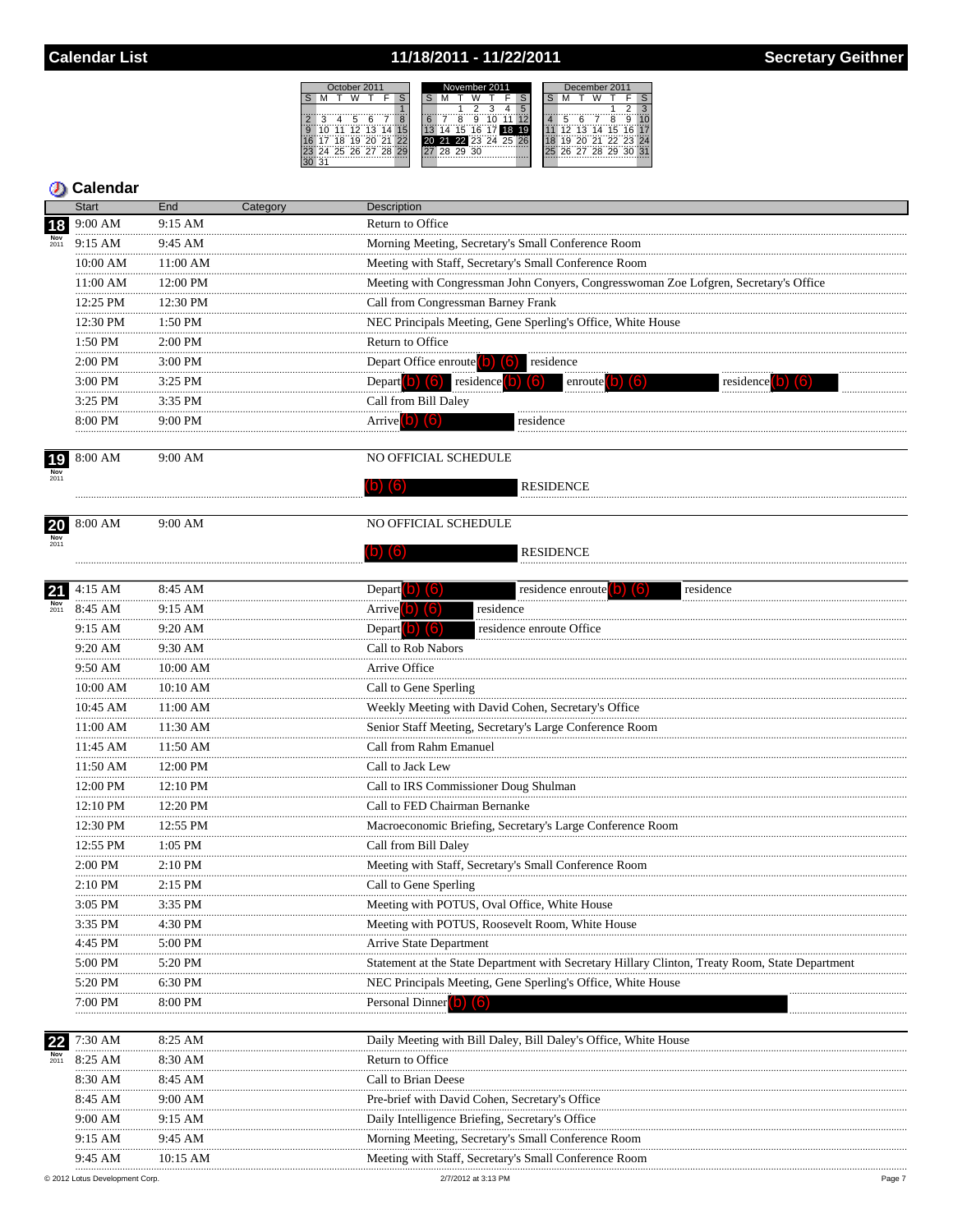## 11/22/2011 - 11/28/2011

| October 2011                | November 2011  | December 2011        |  |  |  |  |  |  |
|-----------------------------|----------------|----------------------|--|--|--|--|--|--|
| S                           |                |                      |  |  |  |  |  |  |
|                             |                |                      |  |  |  |  |  |  |
|                             |                |                      |  |  |  |  |  |  |
| 12<br>12<br>g               |                | 15<br>14             |  |  |  |  |  |  |
| ゚ゔ                          | 22 23 24 25 26 | 71.22.23             |  |  |  |  |  |  |
| 28<br>29<br>25<br>.97<br>26 | 30             | 28 29<br>26 27<br>30 |  |  |  |  |  |  |
| 21                          |                |                      |  |  |  |  |  |  |

|             | <b>Start</b>    | End            | Category | Description                                                                                                                                            |
|-------------|-----------------|----------------|----------|--------------------------------------------------------------------------------------------------------------------------------------------------------|
|             | 10:20 AM        | 10:30 AM       |          | Call to David Plouffe                                                                                                                                  |
| Nov<br>2011 | 10:30 AM        | 10:40 AM       |          | Phone Call with Zach Goldfarb, Washington Post                                                                                                         |
|             | 10:40 AM        | 10:50 AM       |          | Call to FED Chairman Bernanke                                                                                                                          |
|             | 11:00 AM        | 1:00 PM        |          | Principals Meeting with FED Chairman Bernanke, FDIC Acting Chairman Gruenberg, OCC Acting<br>Comptroller John Walsh, Secretary's Small Conference Room |
|             | 1:05 PM         | 1:45 PM        |          | Lunch with FED Chairman Bernanke, Secretary's Small Conference Room                                                                                    |
|             | <br>1:45 PM     | 2:10 PM        |          | Meeting with Staff, Secretary's Office                                                                                                                 |
|             | <br>2:10 PM     | 3:10 PM        |          | Meeting with Dailies, Secretary's Small Conference Room                                                                                                |
|             | 3:15 PM         | 3:45 PM        |          | Meeting with Staff, Secretary's Small Conference Room                                                                                                  |
|             | <br>3:45 PM     | 3:55 PM        |          | Call from Senator Max Baucus                                                                                                                           |
|             | <br>4:15 PM     | $5:15$ PM      |          | NEC Meeting, Gene Sperling's Office, White House                                                                                                       |
|             | <br>5:15 PM     | .<br>6:50 PM   |          | Meeting with Tom Donilon, Situation Room, White House                                                                                                  |
|             | <br>6:50 PM     | 7:00 PM        |          | Depart White House enroute Office                                                                                                                      |
|             | <br>7:00 PM     | .<br>7:10 PM   |          | Call to FED Chairman Bernanke                                                                                                                          |
|             | <br>7:10 PM     | 7:15 PM        |          | Call to Brian Deese                                                                                                                                    |
|             | 7:30 PM         | 8:30 PM        |          | Personal $\begin{pmatrix} 0 \\ 0 \end{pmatrix}$ $\begin{pmatrix} 6 \\ 0 \end{pmatrix}$                                                                 |
|             |                 |                |          |                                                                                                                                                        |
| 23          | 8:10 AM         | 8:15 AM        |          | Call to FDIC Acting Chairman Marty Gruenberg                                                                                                           |
| Nov<br>2011 | 8:25 AM         | 9:00 AM        |          | Arrive to Office                                                                                                                                       |
|             | 9:00 AM<br>.    | 9:15 AM        |          | Daily Intelligence Briefing, Secretary's Office                                                                                                        |
|             | 9:15 AM         | 9:45 AM        |          | Morning Meeting, Secretary's Small Conference Room                                                                                                     |
|             | <br>9:45 AM<br> | 10:15 AM       |          | Meeting with Staff, Secretary's Small Conference Room                                                                                                  |
|             | $10:15$ AM      | <br>11:00 AM   |          | Meeting with Staff, Secretary's Small Conference Room                                                                                                  |
|             | <br>11:00 AM    | 12:00 PM       |          | Meeting with Rich Miller, Bloomberg, Secretary's Office                                                                                                |
|             | <br>12:00 PM    | 12:25 PM       |          | Call to David Wessel, Wall Street Journal, Secretary's Office                                                                                          |
|             | 12:30 PM        | 12:45 PM       |          | Call to NY Fed President Bill Dudley                                                                                                                   |
|             | <br>12:45 PM    | .<br>$1:00$ PM |          | Call to Mario Draghi                                                                                                                                   |
|             | 1:00 PM         | 1:10 PM        |          | Meeting with John Berry, Fiscal Times                                                                                                                  |
|             | .<br>1:10 PM    | 1:15 PM        |          | Call to Majority Leader Harry Reid                                                                                                                     |
|             | <br>1:40 PM     | 2:10 PM        |          | Meeting with POTUS, Oval Office, White House                                                                                                           |
|             | <br>2:15 PM     | 2:45 PM        |          | Weekly Meeting with Lael Brainard, Secretary's Office                                                                                                  |
|             | <br>$3:10$ PM   | .<br>3:30 PM   |          | Call to FED Chairman Bernanke                                                                                                                          |
|             | <br>3:30 PM     | 3:50 PM        |          | Depart Treasury enroute residence                                                                                                                      |
|             | 3:50 PM         | 4:00 PM        |          | Call from Gene Sperling                                                                                                                                |
| 24          | 7:00 AM         | 8:20 AM        |          | G-7 Conference Call, Secretary's residence                                                                                                             |
|             | 8:20 AM         | 9:00 AM        |          | Call completed                                                                                                                                         |
|             |                 |                |          |                                                                                                                                                        |
| 25          | 8:00 AM         | 9:00 AM        |          | no official schedule<br>$\overline{O}$<br>(lo                                                                                                          |
| Nov<br>2011 |                 |                |          |                                                                                                                                                        |
| 26          | 8:00 AM         | $1:00$ PM      |          | residence enroute<br>Depart<br>residence                                                                                                               |
| 2011        | 1:00 PM         | 2:00 PM        |          | residence<br>Arrive                                                                                                                                    |
|             |                 |                |          |                                                                                                                                                        |
| 27          | 8:00 AM         | 9:00 AM        |          | <b>RESIDENCE</b><br>(b) (6)                                                                                                                            |
| 2011<br>28  | 4:10 AM         | 8:10 AM        |          | Depart $\begin{pmatrix} 0 \\ 0 \end{pmatrix}$ $\begin{pmatrix} 6 \\ 0 \end{pmatrix}$<br>residence enrou<br>residence                                   |
| 2011        | 8:10 AM         | 8:20 AM        |          | Call from Hank Paulson                                                                                                                                 |
|             | 8:20 AM         | 8:45 AM        |          | Arrive $(b)$ $(6)$<br>residence                                                                                                                        |
|             | 8:45 AM         | 9:15 AM        |          | Call from Larry Fink                                                                                                                                   |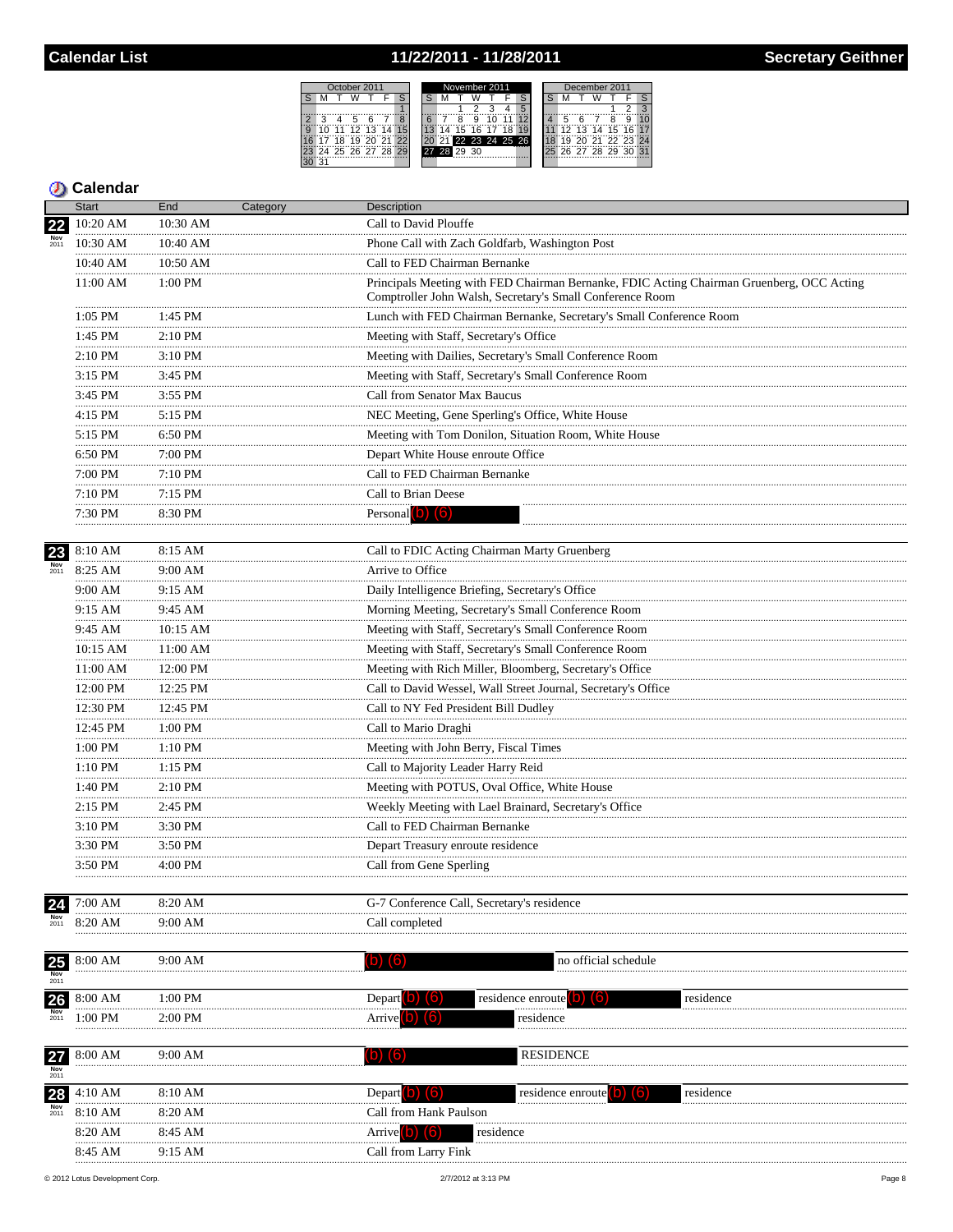# 11/28/2011 - 11/29/2011

 $S$   $M$ 

30 31

2 3 4 5<br>
9 10 11 12<br>
16 17 18 19<br>
23 24 25 26

| October 2011 |     |                   |                 |        |  |  | November 2011 |    |                |  |       |  |   |  | December 2011 |    |    |  |  |                   |  |  |
|--------------|-----|-------------------|-----------------|--------|--|--|---------------|----|----------------|--|-------|--|---|--|---------------|----|----|--|--|-------------------|--|--|
|              |     |                   |                 |        |  |  |               |    |                |  |       |  |   |  |               |    |    |  |  |                   |  |  |
|              |     |                   |                 |        |  |  |               |    |                |  |       |  | 5 |  |               |    |    |  |  |                   |  |  |
| З            |     | ҕ                 |                 |        |  |  |               |    |                |  |       |  |   |  |               |    |    |  |  | a                 |  |  |
| $\Omega$     | 11  | 12                | $\overline{13}$ | 14     |  |  |               |    | $15^{\circ}$   |  | 16 17 |  |   |  |               | 12 | 13 |  |  | 14 15 16 17       |  |  |
|              | ΊÄ. |                   |                 | "21 22 |  |  |               | 21 | 22 23 24 25 26 |  |       |  |   |  |               |    |    |  |  | 20 21 22 23 24    |  |  |
|              |     | 24 25 26 27 28 29 |                 |        |  |  |               |    | 28 29 30       |  |       |  |   |  |               |    |    |  |  | 26 27 28 29 30 31 |  |  |
|              |     |                   |                 |        |  |  |               |    |                |  |       |  |   |  |               |    |    |  |  |                   |  |  |
|              |     |                   |                 |        |  |  |               |    |                |  |       |  |   |  |               |    |    |  |  |                   |  |  |

|             | <b>Start</b>             | End          | Category | <b>Description</b>                                                                                                                                                                  |
|-------------|--------------------------|--------------|----------|-------------------------------------------------------------------------------------------------------------------------------------------------------------------------------------|
| 28          | 9:15 AM                  | 10:15 AM     |          | Arrive at Office                                                                                                                                                                    |
|             | 10:15 AM                 | $11:00$ AM   |          | Meeting with Herman Van Rompuy, President of the European Council, Montmartre Room, Second Floor,<br>806 15th Street, N.W., Sofitel Hotel                                           |
|             | 11:00 AM                 | $11:05$ AM   |          | Return to Office                                                                                                                                                                    |
|             | <br>11:05 AM             | 11:45 AM     |          | Senior Staff Meeting, Secretary's Large Conference Room                                                                                                                             |
|             | <br>11:45 AM             | 12:50 PM     |          | US-EU Summit, Roosevelt Room, White House                                                                                                                                           |
|             | .<br>12:50 PM            | .<br>1:20 PM |          | Return to Office                                                                                                                                                                    |
|             | 1:20 PM                  | 1:35 PM      |          | Meeting with Ed DeMarco, Secretary's Office                                                                                                                                         |
|             | .<br>1:35 PM             | .<br>1:45 PM |          | Call from Senator Harry Reid                                                                                                                                                        |
|             | .<br>2:00 PM             | 2:10 PM      |          | Call to Senator Mitch McConnell                                                                                                                                                     |
|             | <br>2:10 PM              | 2:15 PM      |          | Call to Denis McDonough                                                                                                                                                             |
|             | .<br>2:15 PM             | 2:20 PM      |          | Call to Tom Donohue                                                                                                                                                                 |
|             | <br>$2:20$ PM            | 2:30 PM      |          | Call from Larry Summers                                                                                                                                                             |
|             | .<br>2:40 PM             | 2:50 PM      |          | Call from Stanley Fischer                                                                                                                                                           |
|             | .<br>3:00 PM             | 4:00 PM      |          | Meeting with Staff, Secretary's Small Conference Room                                                                                                                               |
|             | .<br>4:00 PM             | .<br>5:00 PM |          | Meeting with POTUS, Roosevelt Room, White House                                                                                                                                     |
|             | .<br>$5:10\ \mathrm{PM}$ | 5:15 PM      |          | Call from Senator Harry Reid                                                                                                                                                        |
|             | .<br>5:15 PM             | 5:20 PM      |          | Meeting with Staff, Secretary's Small Conference Room                                                                                                                               |
|             | 5:20 PM                  | 5:30 PM      |          | Call from Senator Harry Reid                                                                                                                                                        |
|             | 5:30 PM                  | 5:40 PM      |          | Call to Bill Daley                                                                                                                                                                  |
|             | .<br>5:50 PM             | 5:55 PM      |          | Call to Denis McDonough                                                                                                                                                             |
|             | 5:55 PM                  | 6:00 PM      |          | Call to Rob Nabors                                                                                                                                                                  |
|             | .<br>6:00 PM             | .<br>6:05 PM |          | Call to Denis McDonough                                                                                                                                                             |
|             | .<br>6:05 PM             | 6:10 PM      |          |                                                                                                                                                                                     |
|             | <br>6:10 PM              | .<br>6:15 PM |          | Call from Senator Harry Reid<br>Call to Denis McDonough                                                                                                                             |
|             | 6:45 PM                  | 6:50 PM      |          | Call from Senator Harry Reid                                                                                                                                                        |
|             | 6:50 PM                  | 7:00 PM      |          | Call to Denis McDonough                                                                                                                                                             |
|             |                          |              |          |                                                                                                                                                                                     |
| 29          | $7:30~\mathrm{AM}$       | 8:10 AM      |          | Daily Meeting with Bill Daley, Bill Daley's Office, White House                                                                                                                     |
| Nov<br>2011 | 8:10 AM                  | 8:15 AM      |          | Return to Office                                                                                                                                                                    |
|             | 8:15 AM                  | 9:00 AM      |          | Breakfast with John Dugan, Secretary's Small Conference Room                                                                                                                        |
|             | 9:00 AM                  | 9:15 AM      |          | Daily Intelligence Briefing, Secretary's Small Conference Room                                                                                                                      |
|             | 9:15 AM                  | 10:00 AM     |          | Morning Meeting, Secretary's Small Conference Room                                                                                                                                  |
|             | 10:00 AM                 | 11:00 AM     |          | Meeting with Staff, Secretary's Office                                                                                                                                              |
|             | 11:00 AM                 | 11:35 AM     |          | Meeting with Jack Brennan, Chairman, Financial Accounting Foundation, Terri Polley, FAF President and<br>CEO, Grace Hinchman, FAF Vice President, Secretary's Small Conference Room |
|             | 11:35 AM                 | $11:45$ AM   |          | Call to FED Governor Dan Tarullo                                                                                                                                                    |
|             | 12:30 PM                 | 1:30 PM      |          | Lunch with FED Chairman Bernanke, Federal Reserve Board                                                                                                                             |
|             | <br>1:30 PM              | $1:35$ PM    |          | Return to Office                                                                                                                                                                    |
|             | 1:35 PM                  | 1:45 PM      |          | Call to Michelle Smith                                                                                                                                                              |
|             | $2:00$ PM                | 4:00 PM      |          | Meeting with Bill Daley, Bill Daley's Office, White House                                                                                                                           |
|             | 4:00 PM                  | 5:00 PM      |          | Cabinet Meeting Chaired by Bill Daley, Roosevelt Room, White House                                                                                                                  |
|             | 5:00 PM                  | 5:05 PM      |          | Return to Office                                                                                                                                                                    |
|             | 5:05 PM                  | 5:45 PM      |          | Meeting with Staff, Secretary's Small Conference Room                                                                                                                               |
|             | 5:45 PM                  | 5:55 PM      |          | Call from Senator Charles Schumer                                                                                                                                                   |
|             | 6:30 PM                  | 8:10 PM      |          | Business Dinner, Treasury Dining Room                                                                                                                                               |
|             | 8:10 PM                  | 8:15 PM      |          | Return to Office                                                                                                                                                                    |
|             | 8:15 PM                  | 8:30 PM      |          | Call to Tom Donilon                                                                                                                                                                 |
|             | 8:30 PM                  | 9:00 PM      |          | Depart Office enroute residence                                                                                                                                                     |